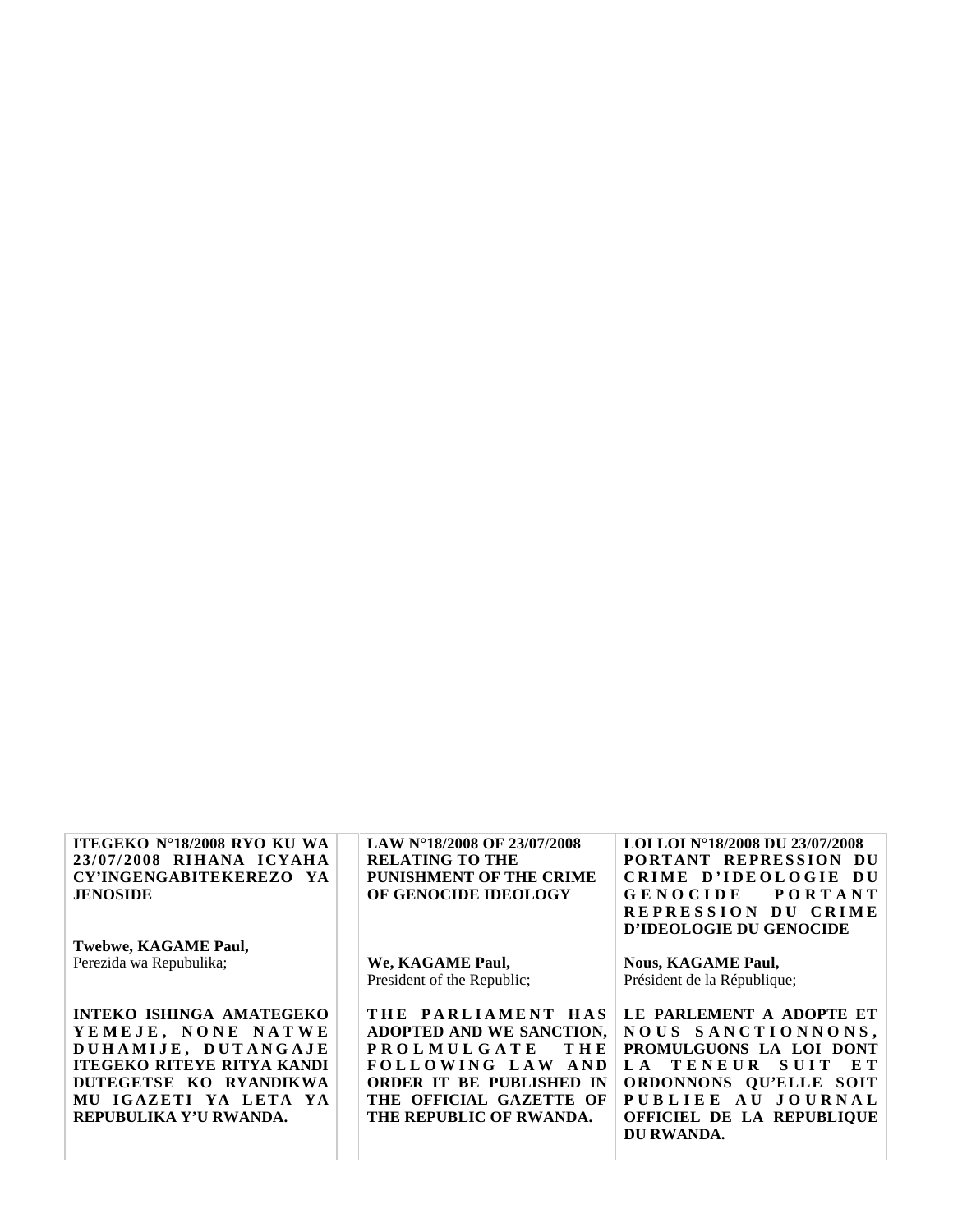| <b>INTEKO ISHINGA AMATEGEKO:</b>                                                                                                                                                                                                                                                                                                                                                                              | THE PARLIAMENT:                                                                                                                                                                                                                                                                                                                                                                               |                                                                                                                                                                                                                                                                                                                                                                                                      |
|---------------------------------------------------------------------------------------------------------------------------------------------------------------------------------------------------------------------------------------------------------------------------------------------------------------------------------------------------------------------------------------------------------------|-----------------------------------------------------------------------------------------------------------------------------------------------------------------------------------------------------------------------------------------------------------------------------------------------------------------------------------------------------------------------------------------------|------------------------------------------------------------------------------------------------------------------------------------------------------------------------------------------------------------------------------------------------------------------------------------------------------------------------------------------------------------------------------------------------------|
| Umutwe w'Abadepite, mu nama yawo                                                                                                                                                                                                                                                                                                                                                                              | The Chamber of Deputies, in its                                                                                                                                                                                                                                                                                                                                                               | <b>LE PARLEMENT:</b>                                                                                                                                                                                                                                                                                                                                                                                 |
| yo ku wa 20 Gicurasi 2008;                                                                                                                                                                                                                                                                                                                                                                                    | session of May 20, 2008;                                                                                                                                                                                                                                                                                                                                                                      | La Chambre des Députés, en sa séance<br>du 20 mai 2008;                                                                                                                                                                                                                                                                                                                                              |
| Umutwe wa Sena, mu nama yawo yo ku<br>wa 25 Mata 2008;                                                                                                                                                                                                                                                                                                                                                        | The Senate, in its session of April 25,<br>2008;                                                                                                                                                                                                                                                                                                                                              | Le Sénat, en sa séance du 25 avril 2008;                                                                                                                                                                                                                                                                                                                                                             |
| Ishingiye ku Itegeko Nshinga rya<br>Repubulika y'u Rwanda ryo ku wa 4<br>Kamena 2003 nk'uko ryavuguruwe<br>kugeza ubu, cyane cyane mu ngingo<br>zaryo, iya 9, iya 62, iya 66, iya 67, iya<br>88, iya 89, iya 90, iya 92, iya 93, iya<br>95, iya 108, iya 118, iya 152 n'iya 201;                                                                                                                              | Pursuant to the Constitution of the<br>Republic of Rwanda of 4 June 2003<br>as amended to date, especially in its<br>articles 9, 62, 66, 67, 88, 89, 90, 92,<br>93, 95, 108, 118, 152 and 201;                                                                                                                                                                                                | Vu la Constitution de la République du<br>Rwanda du 04 juin 2003 telle que<br>révisée à ce jour, spécialement en ses<br>articles 9, 62, 66, 67, 88, 89, 90, 92,<br>93, 95, 108, 118, 152 et 201;                                                                                                                                                                                                     |
| Ishingiye ku Itegeko Ngenga n°16/2004<br>ryo ku wa 19/6/2004 rigena imiterere,<br>ububasha n'imikorere by'Inkiko Gacaca<br>zishinzwe gukurikirana no gucira imanza<br>abakoze ibyaha bya jenoside n'ibindi<br>byaha byibasiye inyokomuntu byakozwe<br>hagati y'itariki ya mbere Ukwakira 1990<br>n'iya 31 Ukuboza 1994, nk'uko<br>ryahinduwe kandi ryujujwe kugeza ubu,<br>cyane cyane mu ngingo yaryo ya 14; | Pursuant to Organic Law n° 16/2004<br>of 19/6/2004 establishing the<br>organisation, competence and<br>functioning of Gacaca Courts charged<br>with prosecuting and trying<br>perpetrators of the crime of genocide<br>and other crimes against humanity,<br>committed between October 1, 1990<br>and December 31, 1994 as modified<br>and complemented to date, especially<br>in Article 14; | Vu la Loi organique n°16/2004 du<br>19/6/2004 portant organisation,<br>compétence et fonctionnement des<br>Juridictions Gacaca chargées des<br>poursuites et du jugement des auteurs<br>du crime de génocide et d'autres crimes<br>contre l'humanité commis entre le<br>premier octobre 1990 et le 31 décembre<br>1994 telle que modifiée et complétée à<br>ce jour, spécialement en son article 14; |
| Ishingiye ku itegeko n°33 bis/2003 ryo<br>ku wa 06/09/2003 rihana icyaha cya<br>jenoside, ibyaha byibasiye inyokomuntu<br>n'ibyaha by'intambara;                                                                                                                                                                                                                                                              | Pursuant to the Law $n^{\circ}$ 33 bis/2003<br>of 06/09/2003 punishing the crime of<br>genocide, crimes against humanity                                                                                                                                                                                                                                                                      | Vu la Loi nº 33 bis/2003 du<br>06/09/2003<br>réprimant le crime de<br>génocide, les crimes contre l'humanité<br>et les crimes de guerre;                                                                                                                                                                                                                                                             |
| Ishingiye ku Itegeko-teka n°21/77 ryo<br>ku wa 18/08/1977 rishyiraho Igitabo<br>cy'amategeko ahana;                                                                                                                                                                                                                                                                                                           | and war crimes;<br>Pursuant to Decree-Law n° 21/77 of<br>18/8/1977 instituting the Penal code;                                                                                                                                                                                                                                                                                                | Vu le Décret-Loi nº 21/77 du 18 août<br>1997 portant Code pénal;                                                                                                                                                                                                                                                                                                                                     |
| Imaze kubona ko nyuma ya jenoside yo<br>mu 1994, icyaha cy'ingengabitekerezo<br>ya jenoside gikomeje kugaragara mu<br>Gihugu;                                                                                                                                                                                                                                                                                 | Considering the fact that after the<br>genocide of 1994, the crime of<br>genocide ideology is still persisting<br>in the country;                                                                                                                                                                                                                                                             | Considérant qu'après<br>le génocide de<br>1994, il subsiste dans le pays le crime<br>d'idéologie du génocide;                                                                                                                                                                                                                                                                                        |
| Imaze kubona ko ari ngombwa gukumira<br>no guhana icyaha cy'ingengabitekerezo<br>ya jenoside kugira ngo jenoside<br>itazongera kuba ukundi mu Gihugu<br>cyacu;                                                                                                                                                                                                                                                | After considering the fact that it is<br>necessary to prevent<br>and punish<br>genocide ideology in order not for<br>genocide to be committed again in the<br>country;                                                                                                                                                                                                                        | Considérant la nécessité de prévenir et<br>de réprimer le crime d'idéologie du<br>génocide afin d'éradiquer à jamais le<br>génocide dans notre pays;                                                                                                                                                                                                                                                 |
| YEMEJE:                                                                                                                                                                                                                                                                                                                                                                                                       |                                                                                                                                                                                                                                                                                                                                                                                               | <b>ADOPTE:</b>                                                                                                                                                                                                                                                                                                                                                                                       |
| <b>UMUTWE WA MBERE: INGINGO</b><br><b>RUSANGE</b>                                                                                                                                                                                                                                                                                                                                                             | <b>ADOPTS:</b><br><b>CHAPTER ONE: GENERAL</b>                                                                                                                                                                                                                                                                                                                                                 | <b>CHAPITRE PREMIER: DES</b><br>DISPOSITIONS GENERALES                                                                                                                                                                                                                                                                                                                                               |
|                                                                                                                                                                                                                                                                                                                                                                                                               | <b>PROVISIONS</b>                                                                                                                                                                                                                                                                                                                                                                             | Article premier: Objet de la présente<br>loi                                                                                                                                                                                                                                                                                                                                                         |
| Ingingo ya mbere: Icyo iri tegeko<br>rigamije                                                                                                                                                                                                                                                                                                                                                                 | <b>Article One: Purpose of this law</b>                                                                                                                                                                                                                                                                                                                                                       | La présente loi a pour but de prévenir et<br>de réprimer le crime d'idéologie du                                                                                                                                                                                                                                                                                                                     |
| Iri tegeko rigamije gukumira no guhana<br>icyaha cy'ingengabitekerezo ya jenoside.                                                                                                                                                                                                                                                                                                                            | This Law aims at preventing and<br>punishing the crime of genocide<br>ideology.                                                                                                                                                                                                                                                                                                               | génocide.<br>Article 2: Définition de l'« idéologie                                                                                                                                                                                                                                                                                                                                                  |
| Ingingo ya 2: Igisobanuro<br>cy'"ingengabitekerezo ya jenoside,                                                                                                                                                                                                                                                                                                                                               | Article 2: Definition of "genocide                                                                                                                                                                                                                                                                                                                                                            | du génocide »                                                                                                                                                                                                                                                                                                                                                                                        |
| Ingengabitekerezo ya jenoside ni urusobe<br>rw'ibitekerezo bigaragarira mu myifatire,                                                                                                                                                                                                                                                                                                                         | ideology"                                                                                                                                                                                                                                                                                                                                                                                     | L'idéologie du génocide signifie un<br>agrégat d'idées qui se manifestent par                                                                                                                                                                                                                                                                                                                        |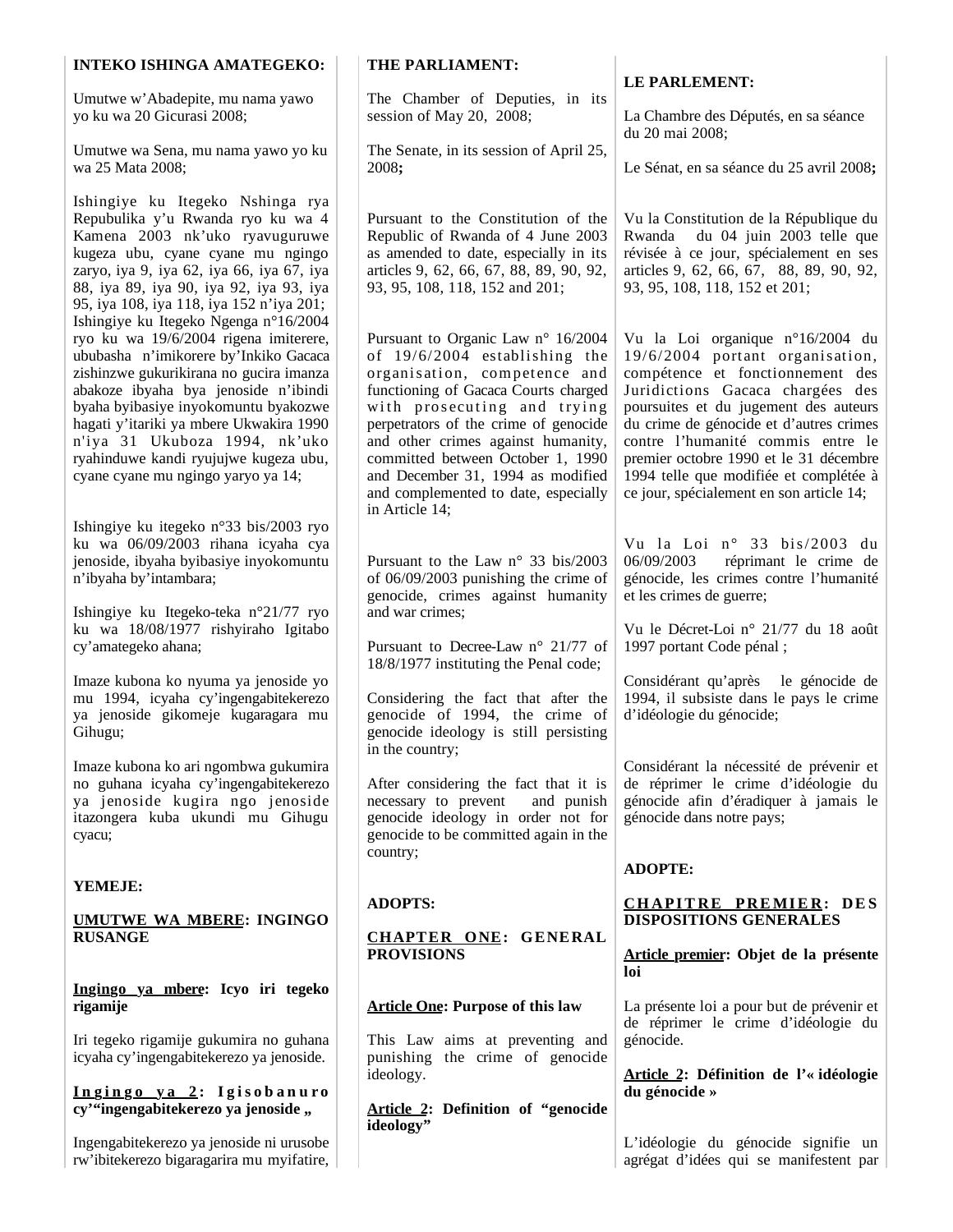imvugo, inyandiko n'ibindi bikorwa bigamije cyangwa bihamagarira abantu kurimbura abandi hashingiwe ku bwoko, inkomoko, ubwenegihugu, akarere, ibara ry'umubiri, isura, igitsina, ururimi, idini cyangwa ibitekerezo bya politiki, bikozwe mu gihe gisanzwe cyangwa mu gihe cy'intambara.

### **Ingingo ya 3: Ibiranga icyaha cy'ingengabitekerezo ya jenoside**

Icyaha cy'ingengabitekerezo ya jenoside kigaragarira mu myifatire irangwa n'ibimenyetso bigamije kwambura ubumuntu umuntu umwe cyangwa itsinda ry'abantu bafite icyo bahuriyeho nko mu buryo bukurikira: 1° gutoteza, gutera ubwoba, gutesha agaciro mu mvugo, mu nyandiko cyangwa mu bikorwa bisebanya, birangwamo ubugome cyangwa byenyegeza urwango;

2° gushyira mu kato, gushinyagurira, kwigamba, kwandagaza, guharabika, gutesha isura, kuyobya uburari hagamijwe gupfobya jenoside yabaye, guteranya abantu, kwihimura, kwangiza ubuhamya cyangwa ibimenyetso bya jenoside yabaye;

3° kwica, gutegura umugambi wo kwica cyangwa kugerageza kwica undi bishingiye ku ngengabitekerezo ya jenoside.

## **UMUTWE WA II: IBIHANO**

**Ingingo ya 4: Ibihano biteganyijwe ku cyaha cy'ingengabitekerezo ya jenoside**

Umuntu wese uhamwe n'icyaha cy'ingengabitekerezo ya jenoside, nk'uko kivugwa mu ngingo ya 2 n'iya 3 z'iri tegeko, ahanishwa igifungo kuva ku myaka icumi (10) kugeza ku myaka makumyabiri n'itanu (25) n'ihazabu y'amafaranga y'u Rwanda kuva ku bihumbi magana abiri (200.000) kugeza kuri miliyoni imwe (1.000.000).

Iyo habaye insubiracyaha igihano giteganywa mu gika kibanziriza iki cyikuba kabiri.

**Ingingo ya 5: Igihano cy'uhamwe n'icyaha cy'ingengabitekerezo ya jenoside yarahamwe n'icyaha cya jenoside** 

Umuntu wese uhamwe n'icyaha

The genocide ideology is an aggregate of thoughts characterized by conduct, speeches, documents and other acts aiming at exterminating or inciting others to exterminate people basing on ethnic group, origin, nationality, region, color, physical appearance, sex, language, religion or political opinion, committed in normal periods or during war.

## **Article 3: Characteristics of the crime of genocide ideology**

The crime of genocide ideology is characterized in any behaviour manifested by facts aimed at deshumanizing a person or a group of persons with the same characteristics in the following manner:

1° threatening, intimidating, degrading through diffamatory speeches, documents or actions which aim at propounding wickedness or inciting hatred;

2° marginalising, laughing at one's misfortune, defaming, mocking, boasting, despising, degrading createing confusion aiming at negating the genocide which occurred, stiring up ill feelings, taking revenge, altering testimony or evidence for the genocide which occurred;

3° killing, planning to kill or attempting to kill someone for purposes of furthering genocide ideology.

# **CHAPTER II: PENALTIES**

**Article 4: Sentencing the crime of genocide ideology**

Any person convicted of the crime of genocide ideology as mentioned in Articles 2 and 3 of this Law shall be sentenced to an imprisonment of ten (10) years to twenty five (25) years and a fine of two hundred thousand (200.000) to one million (1.000. 000 ) Rwandan francs

In case of recidivism, the penalty provided for in the preceding paragraph shall be doubled.

**Article 5: Penalty awarded to a genocide ideology convict found guilty of the crime of genocide** 

des comportements, des propos, des écrits et tous les autres actes visant ou incitant les autres à exterminer des groupes humains en raison de leur ethnie, origine, nationalité, région, couleur, apparence physique, sexe, langue, religion ou opinion politique, en temps normal ou en temps de guerre.

### **Article 3: Caracteristiques du crime d'idéologie du génocide**

Le crime d'idéologie du génocide est caractérisé par des comportements qui se manifestent à travers les faits visant à déshumaniser un individu ou un groupe d'individus ayant entre eux un lien commun tel que :

1° les persécutions, intimidations et traitements dégradants par des propos, des écrits ou des actes diffamatoires visant à propager la méchanceté ou à inciter à la haine;

2° marginaliser, proférer des sarcasmes, dénigrer, outrager, offenser, créer la confusion visant à nier le génocide qui est survenu, semer la zizanie, se venger, altérer le témoignage ou les preuves sur le génocide qui est survenu ;

3° tuer, planifier de tuer ou tenter de tuer quelqu'un sur base d'idéologie de génocide.

# **CHAPITRE II: DES PEINES**

### **Article 4: Peines prévues pour la répression du crime d'idéologie du génocide**

Quiconque est reconnu coupable du crime d'idéologie du génocide tel que prévu aux articles 2 et 3 de la présente loi, est passible d'une peine d'emprisonnement de dix (10) à vingtcinq (25) ans et d'une amende de deux cent mille (200.000) à un million (1.000.000) de francs rwandais.

En cas de récidive, la peine prévue à l'alinéa précédent est portée au double. **Article 5 : Peine prévue pour la répression du crime d'idéologie du génocide en cas de condamnation antérieure pour crime de génocide**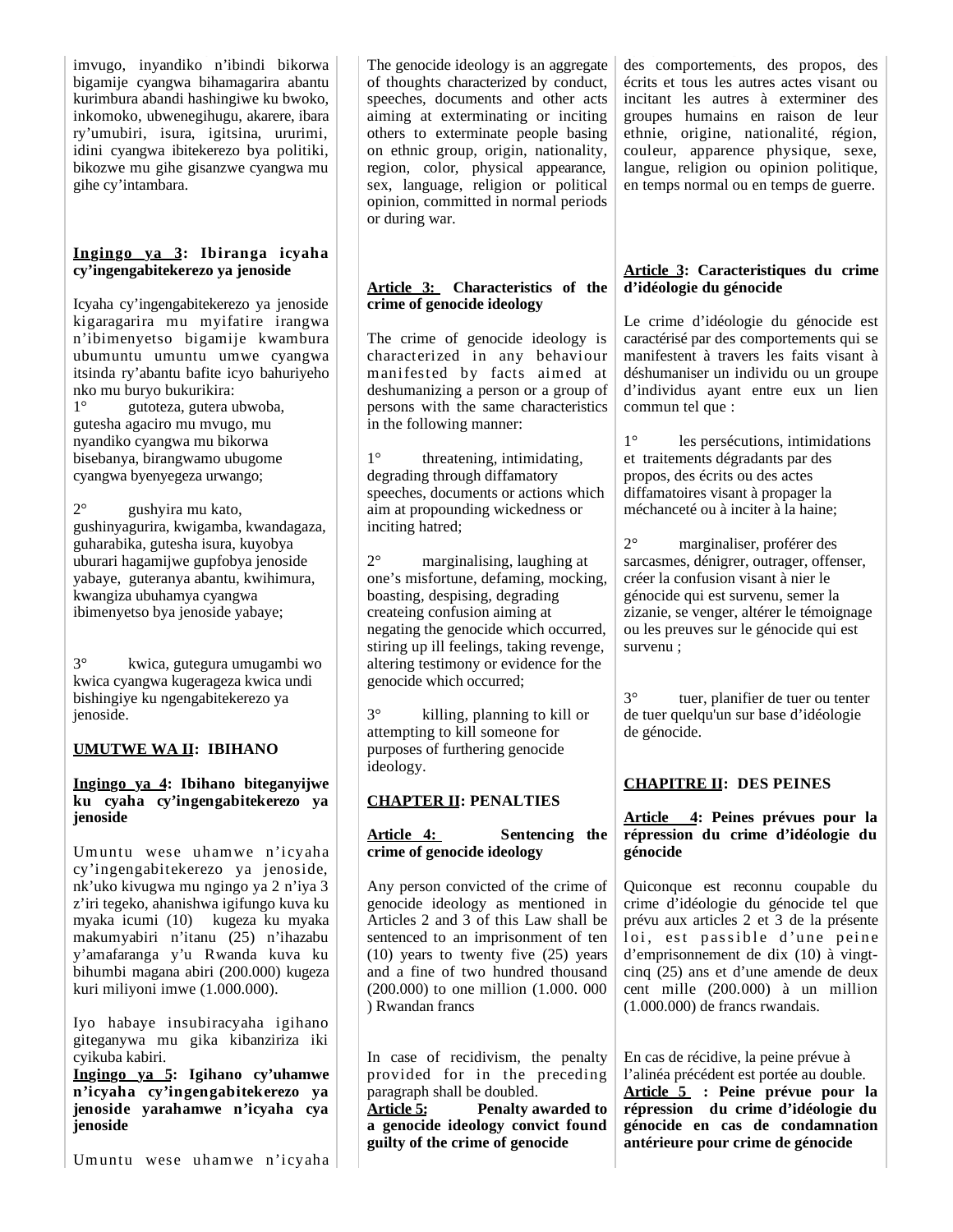cy'ingengabitekerezo ya jenoside yari yarahamwe n'icyaha cya jenoside ahanishwa igihano cy'igifungo cya burundu.

## **Ingingo ya 6: Ibihano bihabwa abayobozi n'abahoze ari abayobozi**

Iyo ukoze icyaha cy'ingengabitekerezo ya jenoside ari umuyobozi mu nzego z'imirimo ya Leta, mu imitwe ya politiki, mu mirimo y'abikorera, cyangwa umuyobozi mu mirimo itagengwa na Leta, umuyobozi w'idini, cyangwa uwahoze ari umuyobozi muri izo nzego, ahanishwa igifungo kuva ku myaka cumi n'itanu (15) kugeza ku myaka makumyabiri n'itanu (25) n'ihazabu y'amafaranga y'u Rwanda kuva kuri miliyoni ebyiri (2.000.000) kugeza kuri miliyoni eshanu  $(5.000.000)$ .

## **Ingingo ya 7: Ibihano bihabwa amashyirahamwe, imitwe ya politiki n'imiryango idaharanira inyungu**

Ishyirahamwe, umutwe wa politiki, umuryango udaharanira inyungu bihamwe n'icyaha cy'ingengabitekerezo ya jenoside bihanishwa igihano cyo guseswa hakurikijwe amategeko agenga iseswa ry'amashyirahamwe, imitwe ya politiki n'imiryango idaharanira inyungu n'ihazabu y'amafaranga kuva kuri miliyoni eshanu (5.000.000) kugeza kuri miliyoni icumi (10.000.000) bitabujije ko uwagize uruhare muri icyo cyaha akurikiranwa ku giti cye.

### **Ingingo ya 8: Ibihano ku byaha byo gusakaza ingengabitekerezo ya jenoside**

 Umuntu wese, mu ruhame, ukoresheje inyandiko, imvugo, amashusho, itangazamakuru cyangwa ubundi buryo ubwo ari bwo bwose bwo gusakaza ingengabitekerezo ya jenoside, ahanishwa igifungo kuva ku myaka makumyabiri (20) kugeza ku myaka makumyabiri n'itanu (25) n'ihazabu y'amafaranga y'u Rwanda kuva kuri miliyoni ebyiri (2.000.000) kugeza kuri miliyoni eshanu (5.000.000).

**Ingingo ya 9: Ibihano bihabwa a b a n a b a h a m w e n ' i c y a h a cy'ingengabitekerezo ya jenoside**

Igihe umwana ahamwe n'icyaha

Any person found guilty of the ideology of genocide who was convicted of the crime of genocide, shall be sentenced to life imprisonment.

## **Article 6: Penalties awarded to current and former leaders**

In case the perpetrator of the crime of genocide ideology is a leader in public administrative organs, political organisation, private administrative organs, or a non governmental organs, a religious leader, or a former leader in such organs, he/she shall be sentenced to an imprisonment of fifteen  $(15)$  years to twenty five  $(25)$ years and a fine of two million  $(2.000.000)$  to five million (5.000.000) Rwandan francs .

## **Article 7: Penalties awarded to association s, a p olitical organization and non profit making organization**

Any association, political organization or non profit making organisation convicted of the crime of the ideology of genocide shall be subject to a punishment of its dissolution in accordance with legal provisions relating to dissolution of associations, political organisations and non profit making associations and a fine of five million (5.000.000) to ten million (10.000.000) Rwandan francs without prejudice to individual liability of any participant in the commission of the crime.

## **A r t i c l e 8 : P e n a l t i e s f o r disseminating genocide ideology**

Any person who disseminates genocide ideology in public through documents, speeches, pictures, media or any other means shall be sentenced to an imprisonment from twenty (20) years to twenty-five (25) years and a fine of two million (2. 000. 000) to five million (5.000.000 ) Rwandan francs

**Article 9: Penalties awarded to children guilty of the crime of genocide ideology** 

Quiconque est reconnu coupable du crime d'idéologie du génocide et ayant antérieurement été reconnu coupable du crime de génocide est puni d'une peine d'emprisonnement à perpétuité.

### **Article 6: Peines prévues à l'encontre des autorités en exercice et anciennes autorités**

Lorsque l'auteur du crime d'idéologie du génocide est une autorité au sein des services publics, des formations politiques, des services du secteur privé, des organisations non gouvernementales, d'une institution religieuse ou est une ancienne autorité au sein de tels services, il est passible d'une peine d'emprisonnement de quinze (15) à vingt-cinq (25) ans et d'une amende de deux millions (2.000.000) à cinq millions (5.000.000) de francs rwandais.

## **Article 7: Peines prévues à l'encontre des associations, d'une formation politique et des associations sans but lucratif**

Toute association, formation politique, association sans but lucratif reconnue coupable du crime d'idéologie du génocide est passible d'une peine de dissolution conformément aux lois régissant la dissolution des associations, des formations politiques et des organisations sans but lucratif et d'une amende de cinq millions (5.000.000 ) à dix millions (10.000.000 ) de francs rwandais sans préjudice des poursuites pouvant être individuellement engagées contre toute personne ayant participée au crime.

## **Article 8: Peines prévues pour propagation d'idélogie du génocide**

Est passible d'une peine  $d'$ emprisonnement de vingt  $(20)$ vingt-cinq (25) ans et d'une amende de deux millions (2.000.000) à cinq millions (5.000.000) de francs rwandais qui conque, en public, propage l'idéologie du génocide par des écrits, des propos, des images, des media ou par tout autre moyen.

**Article 9: Peines prévues à l'encontre de mineurs reconnus coupables d'idéologie du génocide**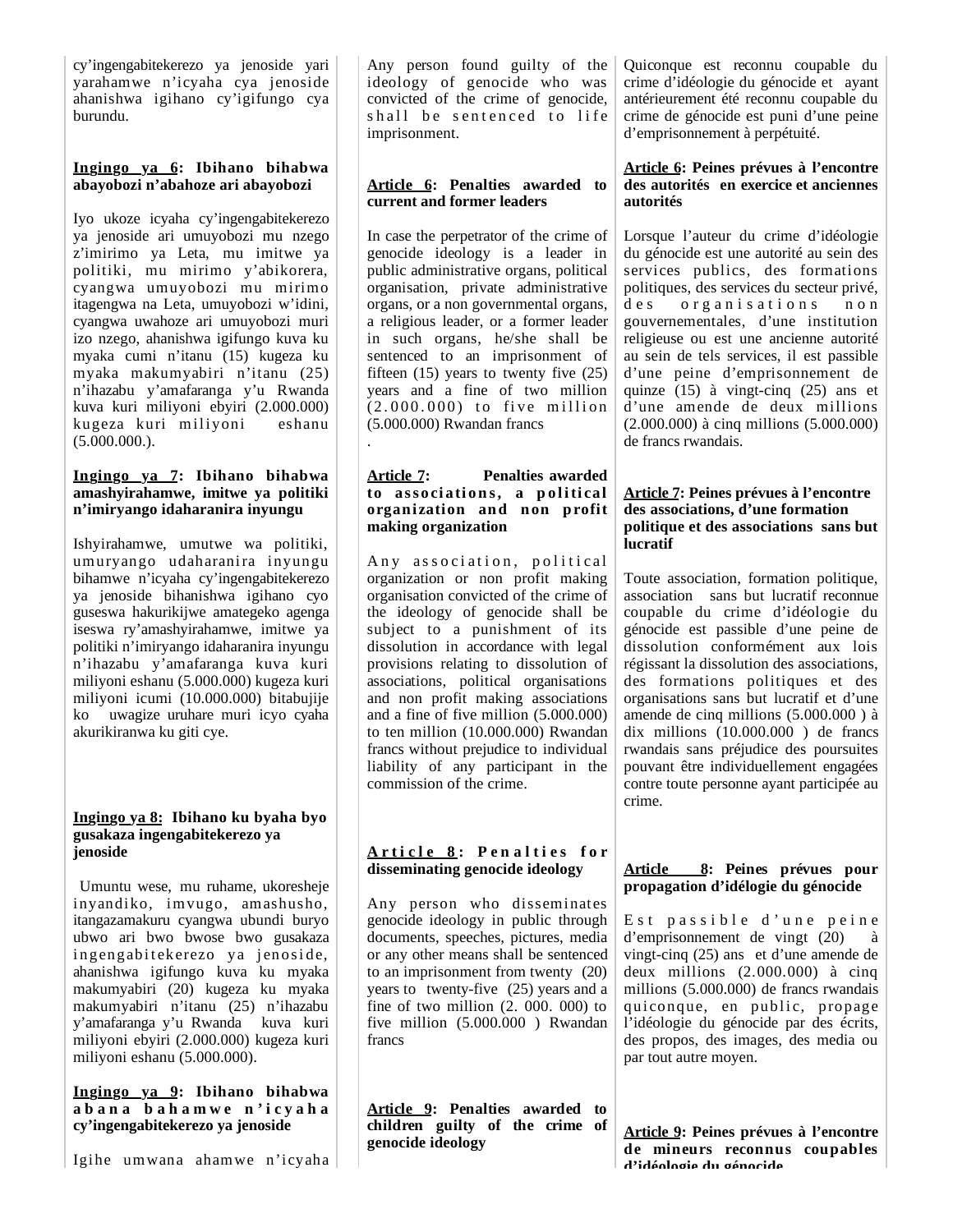| cy'ingengabitekerezo ya jenoside     |
|--------------------------------------|
| atarageza ku myaka cumi n'ibiri (12) |
| ajyanwa mu kigo ngororamuco mu gihe  |
| kitarengeje amezi cumi n'abiri (12). |

Iyo umwana ahamwe n'icyaha cy'ingengabitekerezo ya jenoside afite imyaka iri hagati ya cumi n'ibiri (12) na cumi n'umunani (18) ahanishwa kimwe cya kabiri cy'igihano kivugwa mu ngigo ya 4 y'iri tegeko, bitabujijwe ko igice kimwe cy'igihano cyangwa cyose yagikorera mu kigo ngororamuco.

#### **In gin go ya 10: Ikurikiranwa ry'umwana uri cyangwa uvuye mu kigo ngororamuco**

Iteka rya Minisitiri ufite ibigo ngororamuco mu nshingano ze rigena uburyo abana bavugwa mu ngingo ya 9 y'iri tegeko bakurikiranwa igihe bari mu bigo ngororamuco n'igihe basubiye mu buzima busanzwe.

## **Ingingo ya 11: Ibihano bihabwa ababyeyi n'abandi barera umwana**

Iyo bigaragaye ko umubyeyi w'umwana uvugwa mu ngingo ya 9 y'iri tegeko, umwishingizi we, umurera, umwarimu we cyangwa umuyobozi w'ikigo yigamo bagize uruhare mu kumwigisha ingengabitekerezo ya jenoside, bahanishwa igifungo kuva ku myaka cumi n'itanu (15) kugeza ku myaka makumyabiri n'itanu (25).

Umwarimu cyangwa umuyobozi w'ikigo uvugwa mu gika kibanziriza iki, ntashobora gusubizwa mu mirimo y'uburezi.

### **Ingingo ya 12: Igihano gihabwa uwishe, utegura umugambi wo kwica cyangwa ugerageza kwica undi**

Haseguriwe ibivugwa mu ngingo ya 4 y'iri tegeko, umuntu wese wishe undi, utegura umugambi wo kwica, ugerageza kwica umuntu, ashingiye ku ngengabitekerezo ya jenoside, ahanishwa igifungo cya burundu.

Nta nyoroshyacyaha yemewe kuri icyo cyaha.

**Ingingo ya 13: Ibihano bihabwa ababeshyera abandi**

In case a child under twelve years (12) of age is found guilty of a crime of genocide ideology, he or she shall be taken to a rehabilitation centre for a period not exceeding twelve (12) months

In case a child who is found guilty of the crime of genocide ideology is between twelve (12) and eighteen (18) years, he or she shall be sentenced to a half of the penalty referred to in Article 4 of this Law, without prejudice to the possibility that a part or whole of the sentence may be served in the rehabilitation centre.

## **Article 10: Follow up of a child who is in or was in a rehabilitation centre**

An Order of the Minister in charge of rehabilitation centres shall determine procedures through which children referred to in Article 9 of this Law are followed up while in rehabilitation centres and during their social reintegration.

## **Article 11: Penalties awarded to parents and to other guardians of the child**

In case it is evident that the parent of the child referred to in Article 9 of this Law, the guardian, the tutor, the teacher or the school headmaster of the child participated in inoculating the genocide ideology, they shall be sentenced to an imprisonment of fifteen  $(15)$  years to twenty five  $(25)$ years.

A teacher or a director referred to in the preceeding paragraph cannot be reintegrated into his teaching career.

## **Article 12: Penalty awarded to a**  murd erer, a conspirator or **attempted murderer**

Without prejudice to the provisions of Article 4 of this Law, any person who kills another, one who conspires or who attempts to kill basing on the ideology of genocide shall be sentenced to a life imprisonment.

There shall be no mitigating circumstance regarding this crime.

**d idéologie du génocide**

| Lorsqu'un mineur âgé de moins de        |  |  |  |
|-----------------------------------------|--|--|--|
| douze (12) ans est reconnu coupable de  |  |  |  |
| crime d'idéologie du génocide, il est   |  |  |  |
| transféré dans un centre de rééducation |  |  |  |
| pour une période ne dépassant pas douze |  |  |  |
| $(12)$ mois.                            |  |  |  |

Lorsqu'un mineur reconnu coupable du crime d'idéologie du génocide est âgé de douze (12) à dix-huit (18) ans, il est puni de la moitié de la peine visée à l'article 4 de la présente loi sans préjudice de la possibilité de purger une partie ou la totalité de la peine dans un centre de rééducation.

## **Article 10: Suivi d'un mineur placé dans ou sorti d'un centre de rééducation**

Un arrêté du Ministre ayant les centres de rééducation dans ses attributions détermine les modalités de suivi des mineurs visés à l'article 9 de la présente loi lorsqu'ils sont placés dans des centres de rééducation et pendant leur réinsertion sociale.

## **Article 11: Peines prévues à l'encontre des parents ou autres tuteurs du mineur**

Lorsqu'il est constaté que le parent de l'enfant visé à l'article 9 de la présente loi, son tuteur, son adoptant, son enseignant ou le directeur de son école l'ont inocculé l'idéologie de génocide, ils sont passibles d'une peine d'emprisonnement de quinze (15) à vingt-cinq (25) ans.

L'enseignant ou le directeur visé à l'alinéa précédent ne peut pas être réintégré dans la carrière d'enseignement.

### **Article 12: Peine à l'encontre de celui qui commet le meurtre, le planifie ou tente de le commettre**

Sans préjudice des dispositions de l'article 4 de la présente loi, quiconque commet, planifie ou tente de commettre un meurtre basé sur l'idéologie du génocide est puni d'une peine d'emprisonnement à perpétuité.